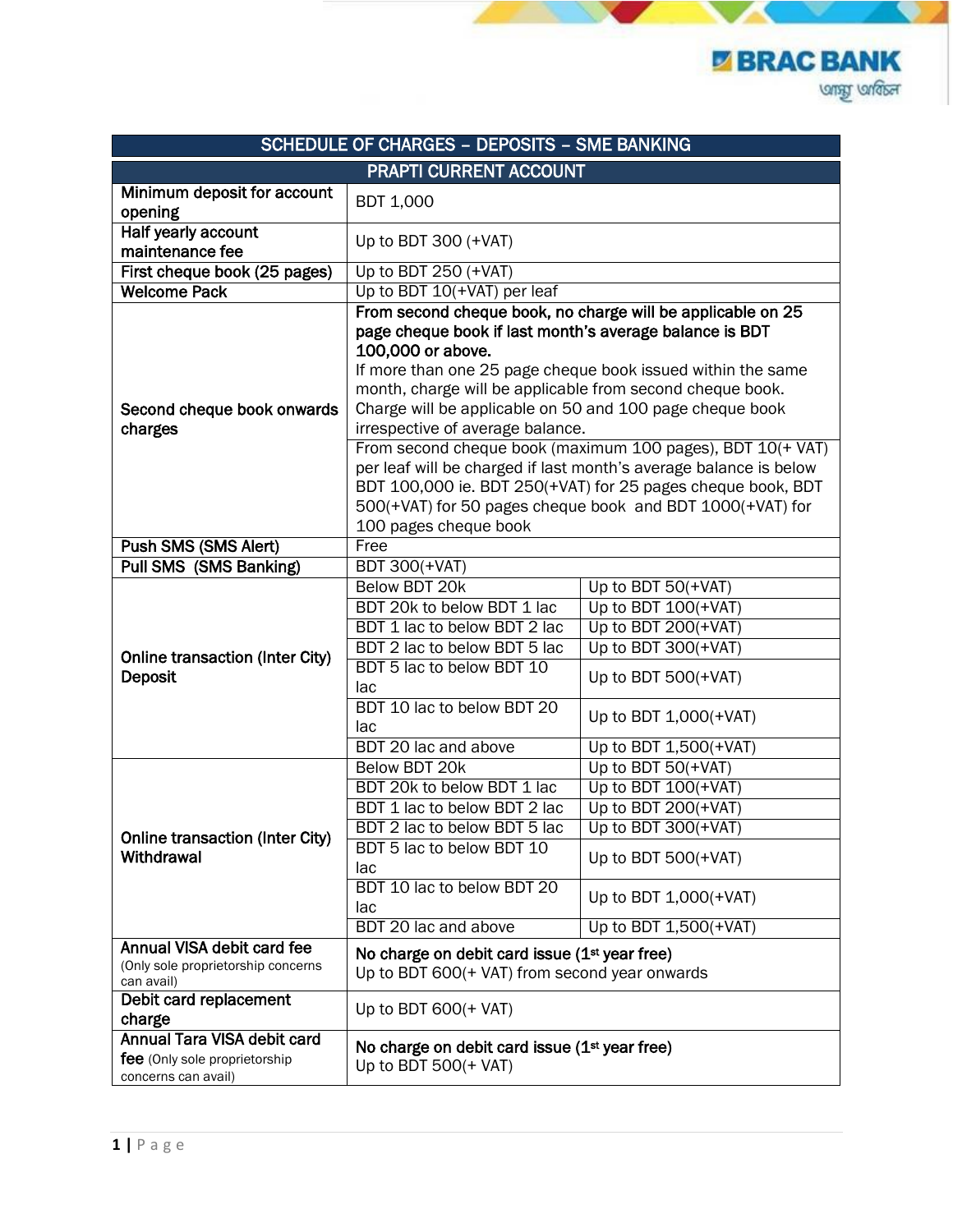**E BRAC BANK ung under** 

| Tara debit card replacement | $\bigcup$ Up to BDT 500(+ VAT) |
|-----------------------------|--------------------------------|
| charge                      |                                |

|                                                                                | <b>SHADHIN CURRENT ACCOUNT</b>                                                                                                                                                                                                                                                      |                                                                |
|--------------------------------------------------------------------------------|-------------------------------------------------------------------------------------------------------------------------------------------------------------------------------------------------------------------------------------------------------------------------------------|----------------------------------------------------------------|
| Minimum deposit for account<br>opening                                         | <b>BDT 1,000</b>                                                                                                                                                                                                                                                                    |                                                                |
|                                                                                | maintained                                                                                                                                                                                                                                                                          | Free if half yearly average balance of BDT 25,000 or above is  |
| Half yearly account maintenance                                                | Fee of up to BDT 300 (+VAT) will be realized on 1st week of                                                                                                                                                                                                                         |                                                                |
| fee                                                                            |                                                                                                                                                                                                                                                                                     | January & July of each year, if BDT 25,000 is not maintained   |
|                                                                                | (based on 30 <sup>th</sup> June & 31st December six months average                                                                                                                                                                                                                  |                                                                |
| First cheque book (25 pages)                                                   | balance)<br>Up to BDT $250(+VAT)$                                                                                                                                                                                                                                                   |                                                                |
| Welcome pack                                                                   | Up to BDT 10(+VAT) per leaf                                                                                                                                                                                                                                                         |                                                                |
|                                                                                |                                                                                                                                                                                                                                                                                     | From second cheque book, no charge will be applicable on 25    |
| Second cheque book onwards<br>charges                                          | page cheque book if last month's average balance is BDT<br>25,000 or above.<br>month, charge will be applicable from second cheque book.<br>Charge will be applicable on 50 and 100 page cheque book<br>irrespective of average balance.                                            | If more than one 25 page cheque book issued within the same    |
|                                                                                | From second cheque book (maximum 100 pages), BDT 10(+<br>VAT) per leaf will be charged if last month's average balance is<br>below BDT 25,000 ie. BDT 250(+VAT) for 25 pages cheque<br>book, BDT 500(+VAT) for 50 pages cheque book and BDT<br>1000(+VAT) for 100 pages cheque book |                                                                |
| SMS Fee (both push & pull)                                                     | Free                                                                                                                                                                                                                                                                                |                                                                |
| <b>Online transaction (Inter City)</b><br>Deposit                              | Any amount                                                                                                                                                                                                                                                                          | Free                                                           |
|                                                                                | Up to below BDT 1 lac                                                                                                                                                                                                                                                               | Free                                                           |
|                                                                                | BDT 1 lac to below BDT 2 lac                                                                                                                                                                                                                                                        | Up to BDT $200(+VAT)$                                          |
|                                                                                | BDT 2 lac to below BDT 5 lac                                                                                                                                                                                                                                                        | Up to BDT $300(+VAT)$                                          |
| <b>Online transaction (Inter City)</b><br>Withdrawal                           | BDT 5 lac to below BDT 10<br>lac                                                                                                                                                                                                                                                    | Up to BDT $500(+VAT)$                                          |
|                                                                                | BDT 10 lac to below BDT 20<br>lac                                                                                                                                                                                                                                                   | Up to BDT 1,000(+VAT)                                          |
|                                                                                | BDT 20 lac and above                                                                                                                                                                                                                                                                | Up to BDT 1,500(+VAT)                                          |
|                                                                                | No charge on debit card issue (1 <sup>st</sup> year free)                                                                                                                                                                                                                           |                                                                |
| Annual VISA debit card fee<br>(Only sole proprietorship concerns can<br>avail) | No debit card annual fee if average yearly balance is BDT<br>25,000 or above                                                                                                                                                                                                        |                                                                |
|                                                                                | Up to BDT 600(+ VAT) will be charged if average yearly balance<br>is below BDT 25,000                                                                                                                                                                                               |                                                                |
| Debit card replacement charge                                                  | Up to BDT $600(+VAT)$                                                                                                                                                                                                                                                               |                                                                |
|                                                                                | No charge on debit card issue (1 <sup>st</sup> year free)                                                                                                                                                                                                                           |                                                                |
| Annual Tara VISA debit card fee<br>(Only sole proprietorship concerns can      | No debit card annual fee if average yearly balance is BDT<br>25,000 or above                                                                                                                                                                                                        |                                                                |
| avail)                                                                         | is below BDT 25,000                                                                                                                                                                                                                                                                 | Up to BDT 500(+ VAT) will be charged if average yearly balance |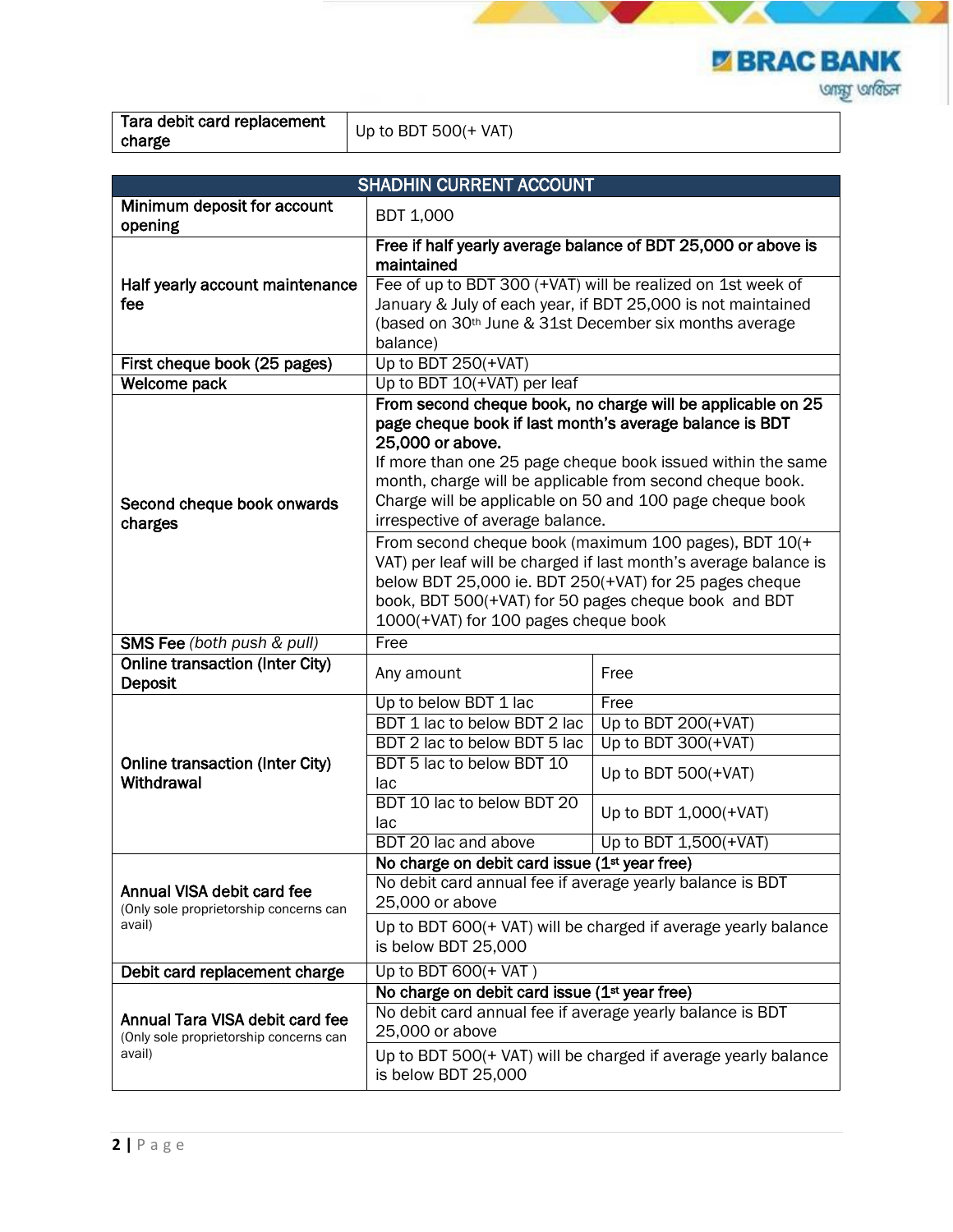**Z BRAC BANK ung under** 

| Tara debit card replacement | Up to BDT $500(+$ VAT) |  |
|-----------------------------|------------------------|--|
| charge                      |                        |  |

|                                                      | <b>TARA UDDOKTA CURRENT ACCOUNT</b>                                                                                                                                                                                                                                                  |
|------------------------------------------------------|--------------------------------------------------------------------------------------------------------------------------------------------------------------------------------------------------------------------------------------------------------------------------------------|
| Minimum deposit for account<br>opening               | <b>BDT 1,000</b>                                                                                                                                                                                                                                                                     |
| Half yearly account maintenance<br>fee               | <b>BDT 300(+VAT)</b>                                                                                                                                                                                                                                                                 |
| First cheque book (25 pages)                         | Up to BDT $250(+VAT)$                                                                                                                                                                                                                                                                |
| Welcome pack                                         | Up to BDT 10(+VAT) per leaf                                                                                                                                                                                                                                                          |
| Second cheque book onwards<br>charges                | From second month, 25 page free cheque book provided in<br>case last month average balance is BDT 50,000 or more.<br>Only one free cheque book can be availed per month.<br>Charge applicable on 50 and 100 pages cheque book even if<br>average balance is maintained               |
|                                                      | From second cheque book (maximum 100 pages), BDT 10(+<br>VAT) per leaf will be charged if last month's average balance is<br>below BDT 50,000 ie. BDT 250(+VAT) for 25 pages cheque<br>book, BDT 500(+VAT) for 50 pages cheque book and BDT<br>1,000(+VAT) for 100 pages cheque book |
| <b>SMS Banking</b>                                   | <b>BDT 300(+VAT)</b>                                                                                                                                                                                                                                                                 |
| <b>Online transaction (Inter City)</b><br>Deposit    | Free                                                                                                                                                                                                                                                                                 |
| <b>Online transaction (Inter City)</b><br>Withdrawal | Free                                                                                                                                                                                                                                                                                 |
| Annual Tara VISA debit card fee                      | No charge on debit card issue (1 <sup>st</sup> year free)                                                                                                                                                                                                                            |
| (Only sole proprietorship<br>concerns can avail)     | Up to BDT 500(+ VAT) from second year                                                                                                                                                                                                                                                |
|                                                      | <b>BDT 500(+VAT)</b>                                                                                                                                                                                                                                                                 |
| Debit card replacement charge                        | No replacement fee when TARA business debit card is issued<br>in replacement of existing BBL debit card                                                                                                                                                                              |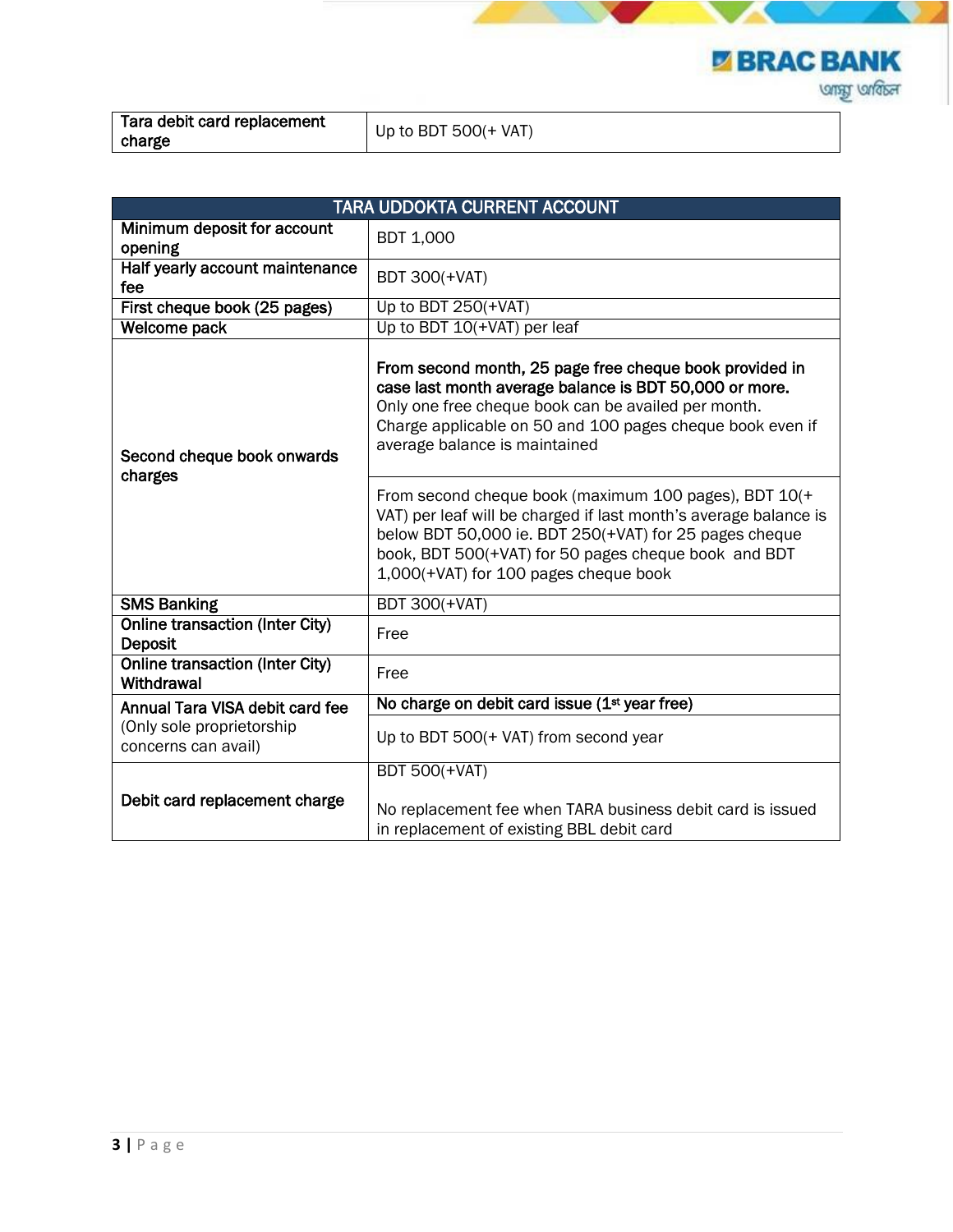**E BRAC BANK ung under** 

|                                                                                    | PROTHOM ACCOUNT AND TARA PROTHOM ACCOUNT                                                                                                                                     |                       |
|------------------------------------------------------------------------------------|------------------------------------------------------------------------------------------------------------------------------------------------------------------------------|-----------------------|
| Minimum deposit for account<br>opening (both inside and outside<br>Dhaka)          | <b>BDT 500</b>                                                                                                                                                               |                       |
| Half yearly account maintenance<br>fee                                             | Up to BDT 300 $(+VAT)$                                                                                                                                                       |                       |
| <b>Cheque Book</b><br>(25, 50 and 100 leaves<br>available)                         | BDT 10(+VAT) per leaf                                                                                                                                                        |                       |
| <b>SMS Banking</b>                                                                 | Free                                                                                                                                                                         |                       |
|                                                                                    | Below BDT 20k                                                                                                                                                                | Up to BDT $50(+VAT)$  |
|                                                                                    | BDT 20k to below BDT 1 lac                                                                                                                                                   | Up to BDT $100(+VAT)$ |
|                                                                                    | BDT 1 lac to below BDT 2 lac                                                                                                                                                 | Up to BDT $200(+VAT)$ |
|                                                                                    | BDT 2 lac to below BDT 5 lac                                                                                                                                                 | Up to BDT 300(+VAT)   |
| <b>Online transaction (Inter City)</b><br><b>Deposit</b>                           | BDT 5 lac to below BDT 10<br>lac                                                                                                                                             | Up to BDT $500(+VAT)$ |
|                                                                                    | BDT 10 lac to below BDT 20<br>lac                                                                                                                                            | Up to BDT 1,000(+VAT) |
|                                                                                    | BDT 20 lac and above                                                                                                                                                         | Up to BDT 1,500(+VAT) |
|                                                                                    | Below BDT 20k                                                                                                                                                                | Up to BDT 50(+VAT)    |
|                                                                                    | BDT 20k to below BDT 1 lac                                                                                                                                                   | Up to BDT $100(+VAT)$ |
|                                                                                    | BDT 1 lac to below BDT 2 lac                                                                                                                                                 | Up to BDT $200(+VAT)$ |
|                                                                                    | BDT 2 lac to below BDT 5 lac                                                                                                                                                 | Up to BDT $300(+VAT)$ |
| <b>Online transaction (Inter City)</b><br>Withdrawal                               | BDT 5 lac to below BDT 10<br>lac                                                                                                                                             | Up to BDT $500(+VAT)$ |
|                                                                                    | BDT 10 lac to below BDT 20<br>lac                                                                                                                                            | Up to BDT 1,000(+VAT) |
|                                                                                    | BDT 20 lac and above                                                                                                                                                         | Up to BDT 1,500(+VAT) |
| <b>Debit Card Issuance Fee</b><br>(Only sole proprietorship concerns can<br>avail) | No charge on debit card issue (1 <sup>st</sup> year free)                                                                                                                    |                       |
| <b>Debit Card Annual Fee</b>                                                       | Annual charge free if average balance of BDT 10,000 is<br>maintained<br>In case average balance is not maintained, BDT 600(+VAT)<br>will be charged as annual debit card fee |                       |
| Debit card replacement charge                                                      | Up to BDT 600(+ VAT)                                                                                                                                                         |                       |
| <b>TARA Debit Card Issuance Fee</b>                                                | No charge on debit card issue (1 <sup>st</sup> year free)                                                                                                                    |                       |
| <b>TARA Debit Card Annual Fee</b>                                                  | Annual charge free if average balance of BDT 10,000 is<br>maintained<br>In case average balance is not maintained, BDT 500(+VAT)<br>will be charged as annual debit card fee |                       |
| <b>TARA Debit card replacement</b><br>charge                                       | Up to BDT $500(+VAT)$                                                                                                                                                        |                       |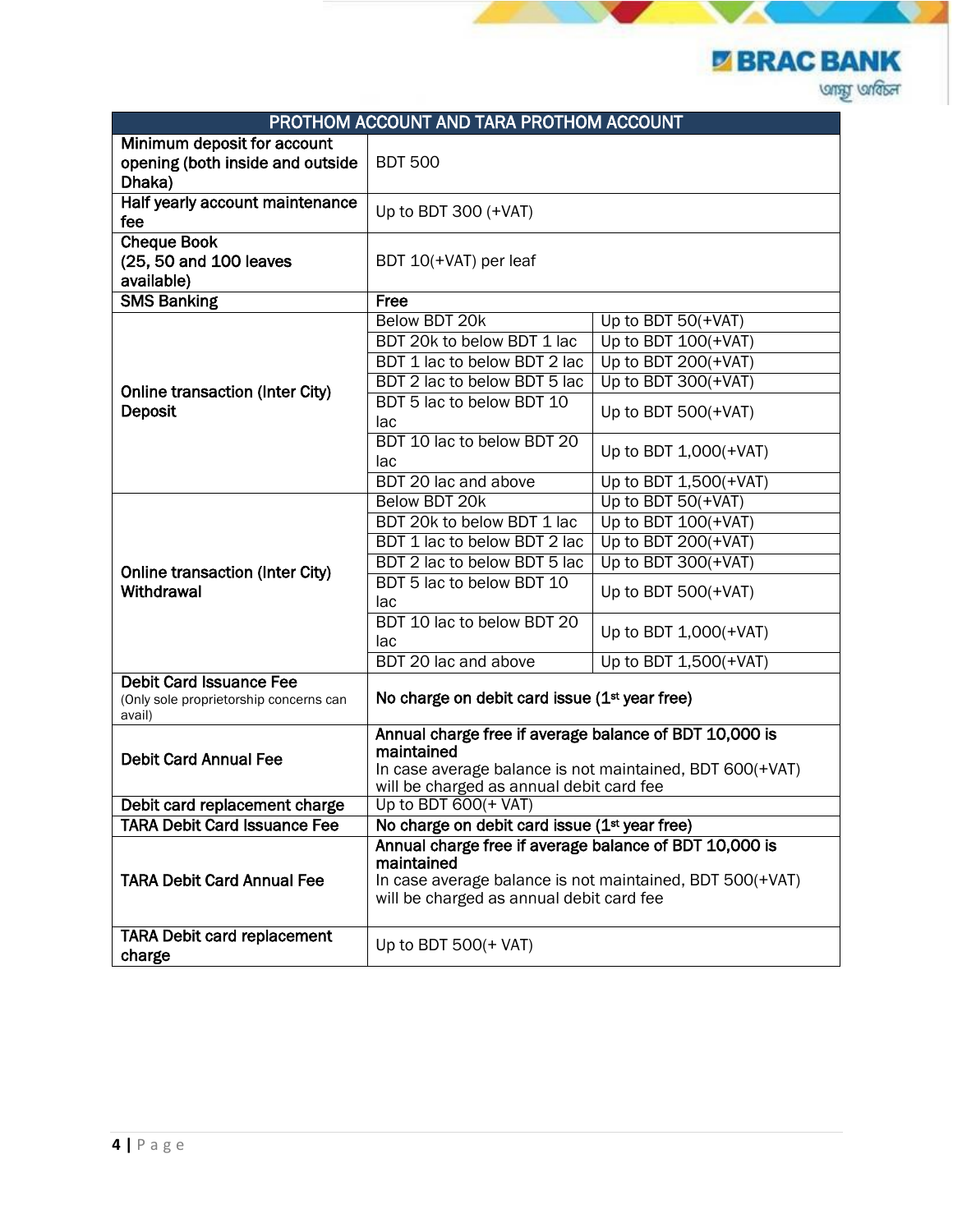**E BRAC BANK ung under** 

|                                                      | PROTTASHA CURRENT ACCOUNT                                                                                                                                                                                                                                                                                                   |                                                                                                                                                                                                                                                                                                                                                                                 |
|------------------------------------------------------|-----------------------------------------------------------------------------------------------------------------------------------------------------------------------------------------------------------------------------------------------------------------------------------------------------------------------------|---------------------------------------------------------------------------------------------------------------------------------------------------------------------------------------------------------------------------------------------------------------------------------------------------------------------------------------------------------------------------------|
| Minimum deposit for account<br>opening               | <b>BDT 10</b>                                                                                                                                                                                                                                                                                                               |                                                                                                                                                                                                                                                                                                                                                                                 |
| Half yearly account maintenance<br>fee               | Free                                                                                                                                                                                                                                                                                                                        |                                                                                                                                                                                                                                                                                                                                                                                 |
| First cheque book (12 pages)                         | Free                                                                                                                                                                                                                                                                                                                        |                                                                                                                                                                                                                                                                                                                                                                                 |
| Second cheque book onwards<br>charges                | page cheque book if last month's average balance is BDT<br>100,000 or above.<br>month, charge will be applicable from second cheque book.<br>Charge will be applicable on 12, 50 and 100 page cheque<br>book irrespective of average balance.<br>book, BDT 250(+VAT) for 25 pages cheque book, BDT<br>100 pages cheque book | From second cheque book, no charge will be applicable on 25<br>If more than one 25 page cheque book issued within the same<br>From second cheque book (maximum 100 pages), BDT 10(+<br>VAT) per leaf will be charged if last month's average balance is<br>below BDT 100,000 i.e. BDT 120(+VAT) for 12 page cheque<br>500(+VAT) for 50 pages cheque book and BDT 1000(+VAT) for |
| <b>SMS Fee</b> (both push & pull)                    | Free                                                                                                                                                                                                                                                                                                                        |                                                                                                                                                                                                                                                                                                                                                                                 |
|                                                      | Below BDT 20k                                                                                                                                                                                                                                                                                                               | Up to BDT 50(+VAT)                                                                                                                                                                                                                                                                                                                                                              |
|                                                      | BDT 20k to below BDT 1 lac                                                                                                                                                                                                                                                                                                  | Up to BDT $100(+VAT)$                                                                                                                                                                                                                                                                                                                                                           |
|                                                      | BDT 1 lac to below BDT 2 lac                                                                                                                                                                                                                                                                                                | Up to BDT $200(+VAT)$                                                                                                                                                                                                                                                                                                                                                           |
| <b>Online transaction (Inter City)</b>               | BDT 2 lac to below BDT 5 lac                                                                                                                                                                                                                                                                                                | Up to BDT $300(+VAT)$                                                                                                                                                                                                                                                                                                                                                           |
| <b>Deposit</b>                                       | BDT 5 lac to below BDT 10<br>lac                                                                                                                                                                                                                                                                                            | Up to BDT $500(+VAT)$                                                                                                                                                                                                                                                                                                                                                           |
|                                                      | BDT 10 lac to below BDT 20<br>lac                                                                                                                                                                                                                                                                                           | Up to BDT 1,000(+VAT)                                                                                                                                                                                                                                                                                                                                                           |
|                                                      | BDT 20 lac and above                                                                                                                                                                                                                                                                                                        | Up to BDT 1,500(+VAT)                                                                                                                                                                                                                                                                                                                                                           |
|                                                      | Below BDT 20k                                                                                                                                                                                                                                                                                                               | Up to BDT 50(+VAT)                                                                                                                                                                                                                                                                                                                                                              |
|                                                      | BDT 20k to below BDT 1 lac                                                                                                                                                                                                                                                                                                  | Up to BDT 100(+VAT)                                                                                                                                                                                                                                                                                                                                                             |
| <b>Online transaction (Inter City)</b><br>Withdrawal | BDT 1 lac to below BDT 2 lac                                                                                                                                                                                                                                                                                                | Up to BDT 200(+VAT)                                                                                                                                                                                                                                                                                                                                                             |
|                                                      | BDT 2 lac to below BDT 5 lac                                                                                                                                                                                                                                                                                                | Up to BDT 300(+VAT)                                                                                                                                                                                                                                                                                                                                                             |
|                                                      | BDT 5 lac to below BDT 10<br>lac                                                                                                                                                                                                                                                                                            | Up to BDT $500(+VAT)$                                                                                                                                                                                                                                                                                                                                                           |
|                                                      | BDT 10 lac to below BDT 20<br>lac                                                                                                                                                                                                                                                                                           | Up to BDT 1,000(+VAT)                                                                                                                                                                                                                                                                                                                                                           |
|                                                      | BDT 20 lac and above                                                                                                                                                                                                                                                                                                        | Up to BDT 1,500(+VAT)                                                                                                                                                                                                                                                                                                                                                           |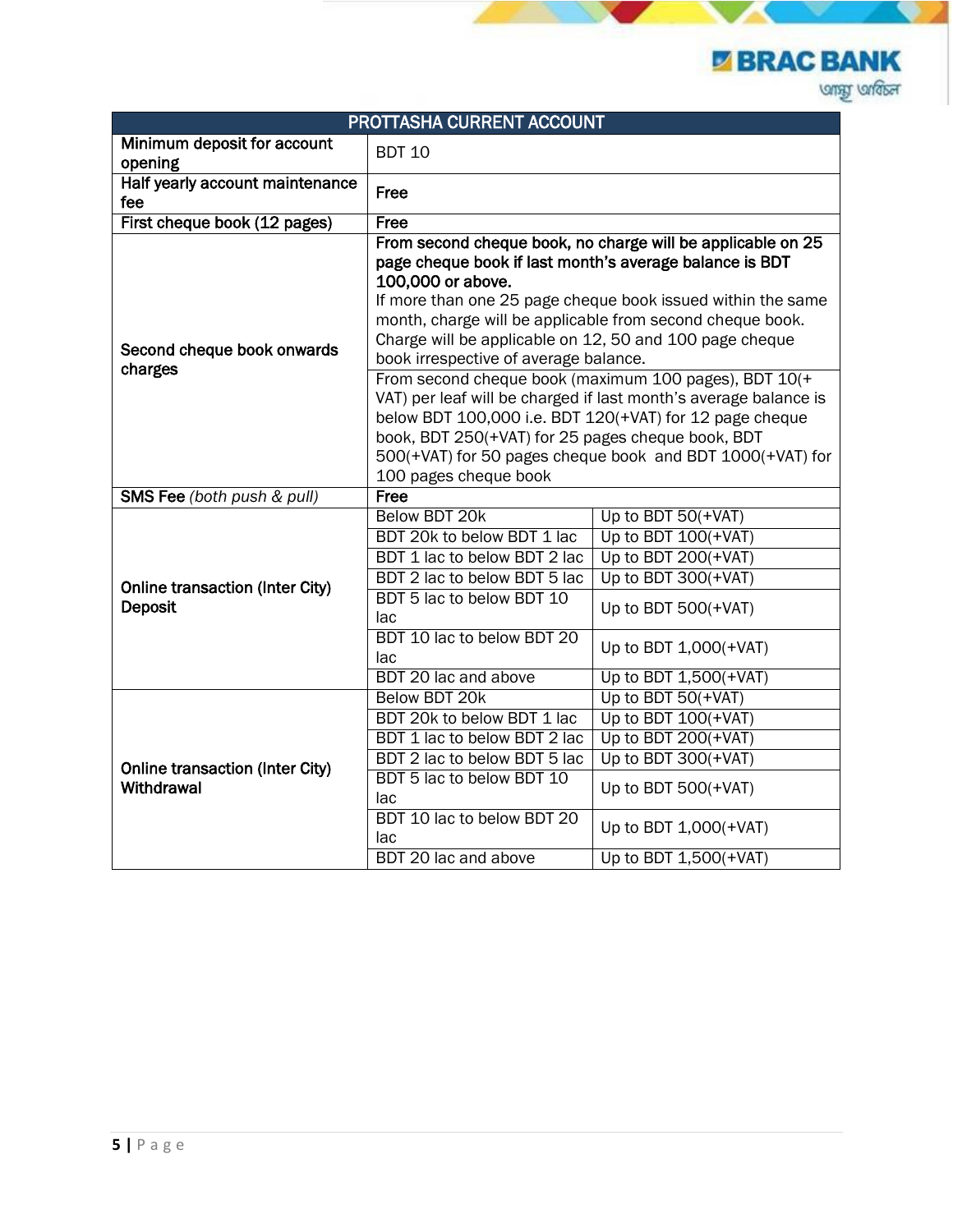

## ACCOUNT RELATED FEES AND CHARGES

Account Closing Fee Up to BDT 300(+VAT)

| ATM/ DEBIT CARD RELATED FEES & CHARGES                  |                       |
|---------------------------------------------------------|-----------------------|
| PIN replacement charge through<br>branch                | Up to BDT $200(+VAT)$ |
| PIN replacement charge through<br><b>Call Center</b>    | Up to BDT $100(+VAT)$ |
| Cash withdrawal from other<br>bank ATM (per withdrawal) | <b>BDT 15</b>         |

| PAY-ORDER, DEMAND DRAFT & FTT/ FDD FEES & CHARGES                                                                                          |                                                                                                                   |
|--------------------------------------------------------------------------------------------------------------------------------------------|-------------------------------------------------------------------------------------------------------------------|
| Pay order Issuance (LCY)                                                                                                                   | Up to less than BDT 1,000: BDT 20<br>BDT 1,001 to less than BDT 100,000: BDT 50<br>BDT 100,000 and above: BDT 100 |
| Pay Order Cancellation (LCY)                                                                                                               | <b>BDT 50(+VAT)</b>                                                                                               |
| Issuance of Pay Order/ DD (FCY)                                                                                                            | BDT 1,000(+VAT)                                                                                                   |
| Cancellation of Pay Order/ DD<br>(FCY)                                                                                                     | <b>BDT 500(+VAT)</b>                                                                                              |
| FTT (SWIFT) Advice Issue                                                                                                                   | <b>BDT 500(+VAT)</b>                                                                                              |
| FTT (SWIFT) Advice Cancellation                                                                                                            | Up to BDT 1,000(+VAT)                                                                                             |
| <b>Foreign Correspondence</b><br>Charges - FCC (applicable at the<br>time of FDD, FTT Issuance and<br><b>Traveler FCheques Encashment)</b> | Up to Tk. $500(+VAT)$                                                                                             |

| FOREIGN CURRENCY INSTRUMENTS ENCASHMENT/ ISSUANCE RELATED FEES & CHARGES   |                                        |  |
|----------------------------------------------------------------------------|----------------------------------------|--|
| FCY Cheque Clearing Charges from other<br>bank in Bangladesh               | <b>BDT 500(+VAT)</b>                   |  |
| <b>FCY Cheque Clearing Charge from Abroad</b>                              | USD 40/- plus courier charge at actual |  |
| <b>Outward Bill Collection (OBC) Cheque</b><br>Collection                  | <b>BDT 300(+VAT)</b>                   |  |
| <b>Outward Bill Collection (OBC) Return Charge</b>                         | <b>BDT 100(+VAT)</b>                   |  |
| <b>Bank Query via SWIFT</b>                                                | <b>BDT 500(+VAT)</b>                   |  |
| Pre-facto Bangladesh Bank approval<br><b>Processing Fee</b>                | BDT 2,500(+VAT)                        |  |
| Post-facto Bangladesh Bank approval<br><b>Processing Fee</b>               | BDT 1,500(+VAT)                        |  |
| <b>Manual Debit Advice Fee</b>                                             | <b>BDT 100(+VAT)</b>                   |  |
| <b>Manual Credit Advice Fee</b>                                            | <b>BDT 100(+VAT)</b>                   |  |
| Cheque/ Draft/ Bill Collection                                             | 0.15% of instrument value              |  |
| <b>Outward TT Issuance Charge</b>                                          | BDT 2,000(+VAT)                        |  |
| <b>Standing Instruction (SI) Creation/</b><br>Modification/ Closing Charge | BDT 1,000(+VAT)                        |  |
| <b>Local Courier Charges</b>                                               | At Actual                              |  |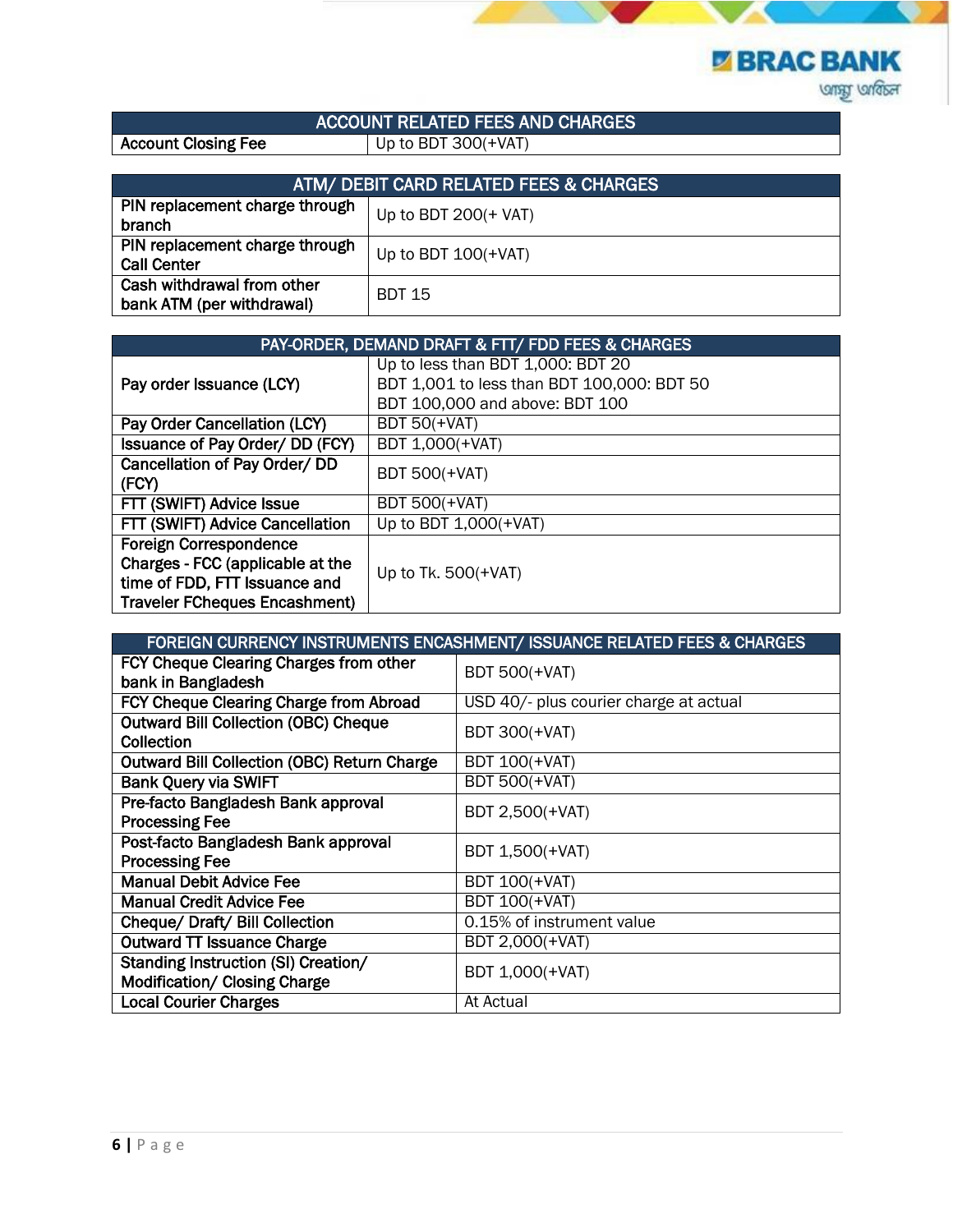**EXAC BANK** 

| <b>STATEMENT &amp; CERTIFICATE RELATED FEES &amp; CHARGES</b> |                       |
|---------------------------------------------------------------|-----------------------|
| E-statement                                                   | Free                  |
| <b>Duplicate Account Statement</b><br>(through Branch)        | Up to BDT $200(+VAT)$ |
| <b>Duplicate Account Statement</b><br>(through ATM)           | Up to BDT 100(+VAT)   |
| <b>Account Certificate (with</b><br>Balance)                  | Up to BDT $100(+VAT)$ |
| <b>Account Certificate (without</b><br>Balance)               | Up to BDT $200(+VAT)$ |
| Loan Certificate                                              | Up to BDT $200(+VAT)$ |
| Term Deposit (DPS/FDR)<br><b>Account Statement</b>            | Up to BDT $400(+VAT)$ |
| TAX Certificate (CASA/ FDR/<br>DPS)                           | Up to BDT $300(+VAT)$ |
| <b>BO Certificate Issuance</b>                                | Up to BDT $100(+VAT)$ |
| <b>Inward Remittance Encashment</b><br>Certificate            | Up to BDT $500(+VAT)$ |
| <b>TDS/ VAT Certificate</b>                                   | Up to BDT $500(+VAT)$ |

| <b>INTERNET BANKING RELATED FEES &amp; CHARGES</b> |                       |
|----------------------------------------------------|-----------------------|
| <b>Internet Banking Yearly Charge</b>              | Free                  |
| New Software Token (one-time)                      | Up to BDT $300(+VAT)$ |
| Software token reactivation                        | Free                  |
| (through Call Center)                              |                       |
| <b>Replacement Software Token</b>                  | Up to BDT $300(+VAT)$ |

| <b>FUND TRANSFER &amp; CASH WITHDRAWAL RELATED FEES &amp; CHARGES</b> |                         |
|-----------------------------------------------------------------------|-------------------------|
| <b>Real Time Gross Settlement</b><br>(RTGS)                           | BDT 100 per transaction |
| <b>BEFTN Fee</b>                                                      | NIL                     |
| A/C to A/C fund transfer<br>through Branch                            | Up to BDT $250(+VAT)$   |

| <b>MISCELLANEOUS FEES &amp; CHARGES</b>                                               |                       |
|---------------------------------------------------------------------------------------|-----------------------|
| <b>Cheque Return Fee</b>                                                              | Up to BDT 50 $(+VAT)$ |
| Standing Instruction set-up fee                                                       | Up to BDT $100(+VAT)$ |
| <b>Standing Instruction for transfer</b><br>of funds between accounts                 | Up to BDT $20(+VAT)$  |
| <b>Stop Payment Instruction</b><br>(through branch)                                   | Up to BDT 100         |
| <b>Stop Payment Instruction</b><br>(through Call Center)                              | Nil                   |
| <b>Stop Payment Cancellation</b>                                                      | Up to BDT $50(+VAT)$  |
| Lien marking of Term Deposit<br>(against any facility or requested<br>by other banks) | Up to BDT $500(+VAT)$ |

\*VAT is applicable @15% on all fees, charges & commissions

\*For loan EMIs, clearing cheque charges will be borne by the Bank

\*BRAC Bank reserves the right to amend the terms & conditions